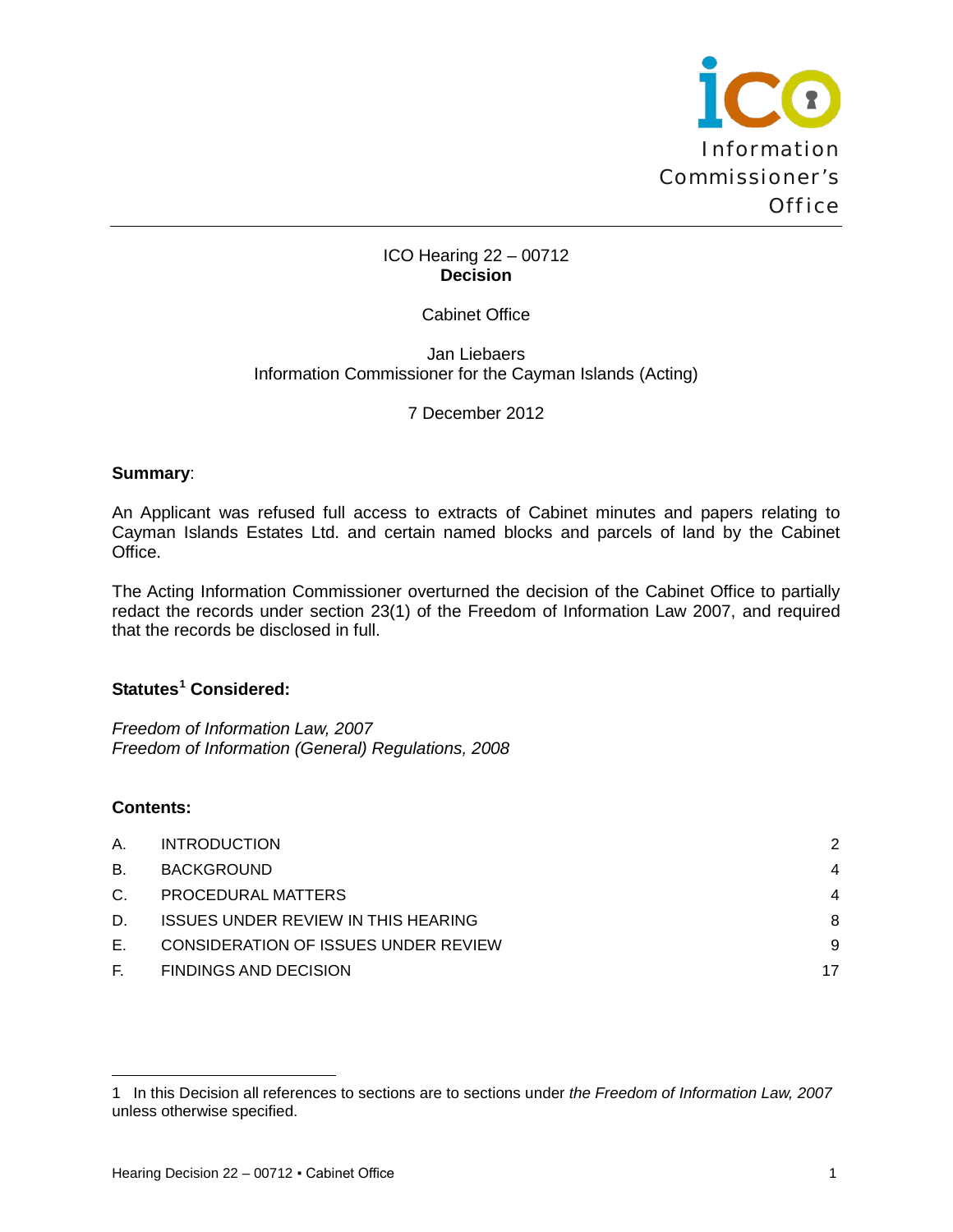## <span id="page-1-0"></span>**A. INTRODUCTION**

[1] On 9 November 2011 the Applicant made a Freedom of Information ("FOI") request to the Cabinet Office for:

*All documents relating to:*

- *1. Cayman Islands Estates Ltd.*
- *2. Section: West Bay Beach North, Block: 10 A, Parcel: 43*
- *3. Section: West Bay Beach North, Block: 10 A, Parcel: 43 Rem 2*
- *4. Section: West Bay Beach North, Block 10 A, Parcel: 192*

*1. This request for information, documents and correspondence includes but is not limited to all (i.e. within Government, individuals and private sector) in relation to the subject FOI Request:*

- *1. Letters*
- *2. Faxes*
- *3. Reports*
- *4. Drawings*
- *5. Maps*
- *6. Emails*
- *7. Memos*
- *8. Minutes of meetings*
- *9. Meeting notes*
- *10. Phone logs*
- *11. Phone conversation records*
- *12. Dredging proposals*
- *13. List of all Government agencies contacted / consulted in reference to any planning applications / approvals / refusals / complaints / revocations of planning, development permission, dredging proposals or any other matter connected with on the subject company or parcel of land.*
- *14. Government agencies reports / comments / correspondence.*
- *15. Comments from civil society.*
- *16. If any documents are not released then list those documents, showing the originator, addressee, date, subject, copy addressees and reason for withholding the document.*
- *17. Any other information relevant to the subject FOI requests.*
- [2] The Cabinet Office reached an initial decision on 29 December 2011, confirming the existence of Cabinet minutes and relying on the exemption in section 19(1)(b) for withholding these from the Applicant. This exemption protects from disclosure "a record of consultations or deliberations arising in the course of, proceedings of the Cabinet or of a committee thereof."
- [3] The request was also transferred to the Ministry of District Administration, the Ministry of Health, the Lands and Survey Department and the Planning Department, who answered separately.
- [4] Following a request from the Applicant, the Cabinet Secretary completed an Internal Review of the matter on 1 February 2012, upholding the exemption in section 19(1)(b).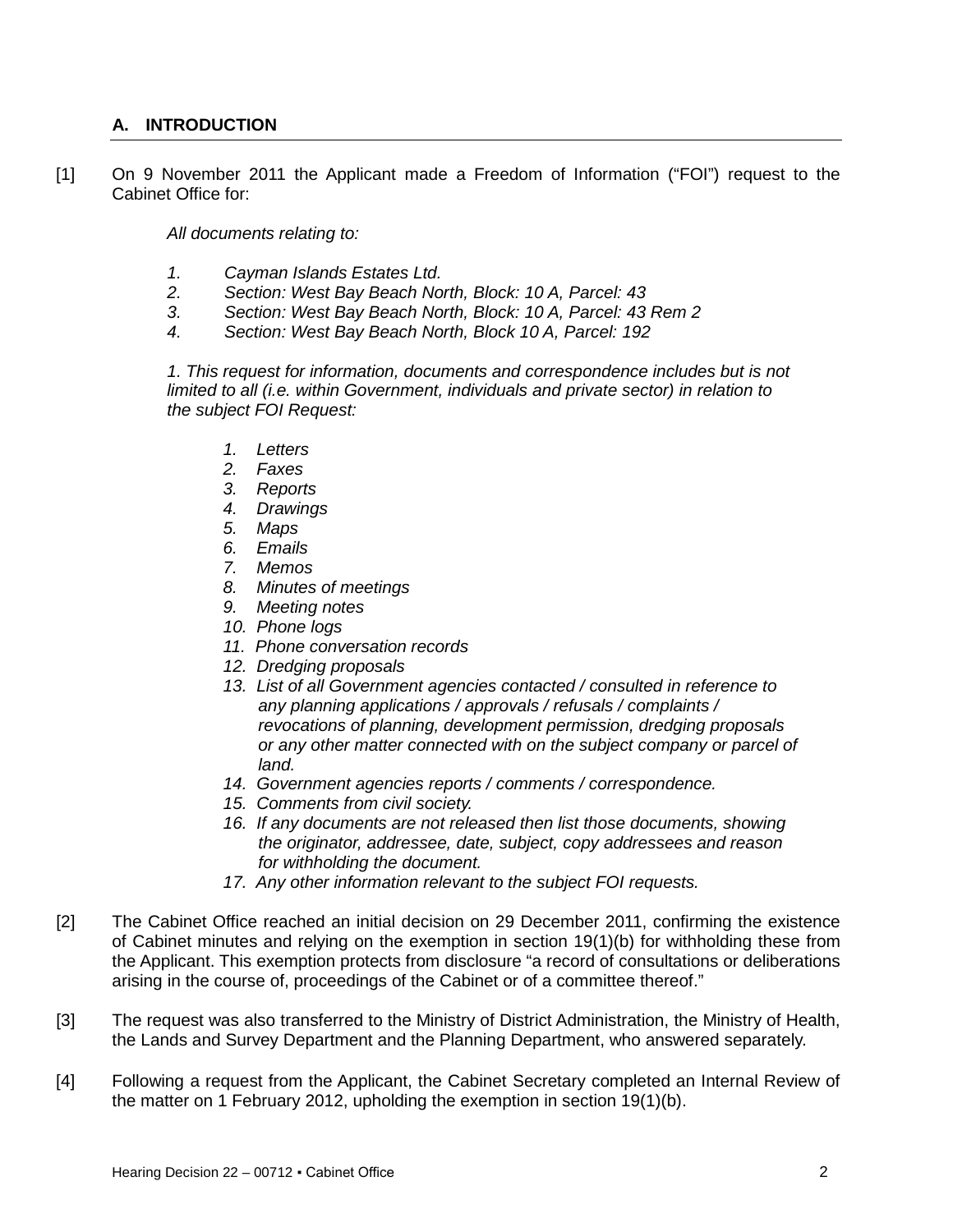- [5] The matter was appealed to the Information Commissioner's Office ("ICO") on 20 February 2012, and the ICO commenced a pre-hearing investigation following normal ICO procedures.
- [6] Since the exemption in section 19(1)(b) does not apply after a record has been in existence for twenty years or more, as provided in section 6(2), and since a number of the minute extracts were nearly twenty years old, the two parties agreed to a release schedule for those records.
- [7] Additional responsive records which were more than 20 years old were located following an expanded search, and the Cabinet Office provided a number of extracts from Cabinet minutes to the Applicant, some of which were redacted under section 23(1) – personal information.
- [8] Additional supporting documents, i.e. Cabinet papers, also existed, but the Cabinet Office considered that these were not "held" under the FOI Law.
- [9] The Applicant remained unsatisfied for three reasons:
	- 1. The Applicant believed that the Cabinet Office should have considered the Cabinet papers "held" under the Law, and should have disclosed them;
	- 2. The Applicant disagreed with the redactions of the minute extracts; and,
	- 3. The Applicant was not satisfied with receiving extracts of Cabinet minutes, as opposed to copies the same.
- [10] These issues could not be resolved informally, and the matter proceeded to a formal Hearing before the Commissioner on 8 June 2012.
- [11] The first of the above questions was addressed in a Preliminary Decision on 24 August 2012, in which I concluded that any Cabinet papers were indeed "held" by the Cabinet Office as they were in their possession, control and custody, as per the definition in section 2. The Cabinet Office was required to conduct a new search for all such records relevant to the request, consider them under the Law and submit a Revised Submission to the ICO.
- [12] On 17 September the ICO received the Revised Submission which mentioned no exemptions that were being applied. The Applicant was offered a chance to respond to the Revised Submission, and did so on 4 October 2012. The records themselves were not made available to the Applicant until 9 October and to the ICO on 15 October 2012, under circumstances further elaborated below.
- [13] Some of the responsive Cabinet papers were redacted under exemption 23(1) while others were released in full. Some of the Cabinet papers relate to the minute extracts that are more than 20 years old and have already been partially released, while others relate to more recent meetings of the Cabinet dating between 1993 and 2006.
- [14] The minutes that are less than 20 years old, themselves, were exempted under section 19(1)(b), as explained above. During the pre-hearing investigation the Applicant accepted the application of this exemption to the minutes, and the two parties have agreed a release schedule.
- [15] Therefore, this Hearing considers the access status under the FOI Law of the following responsive records: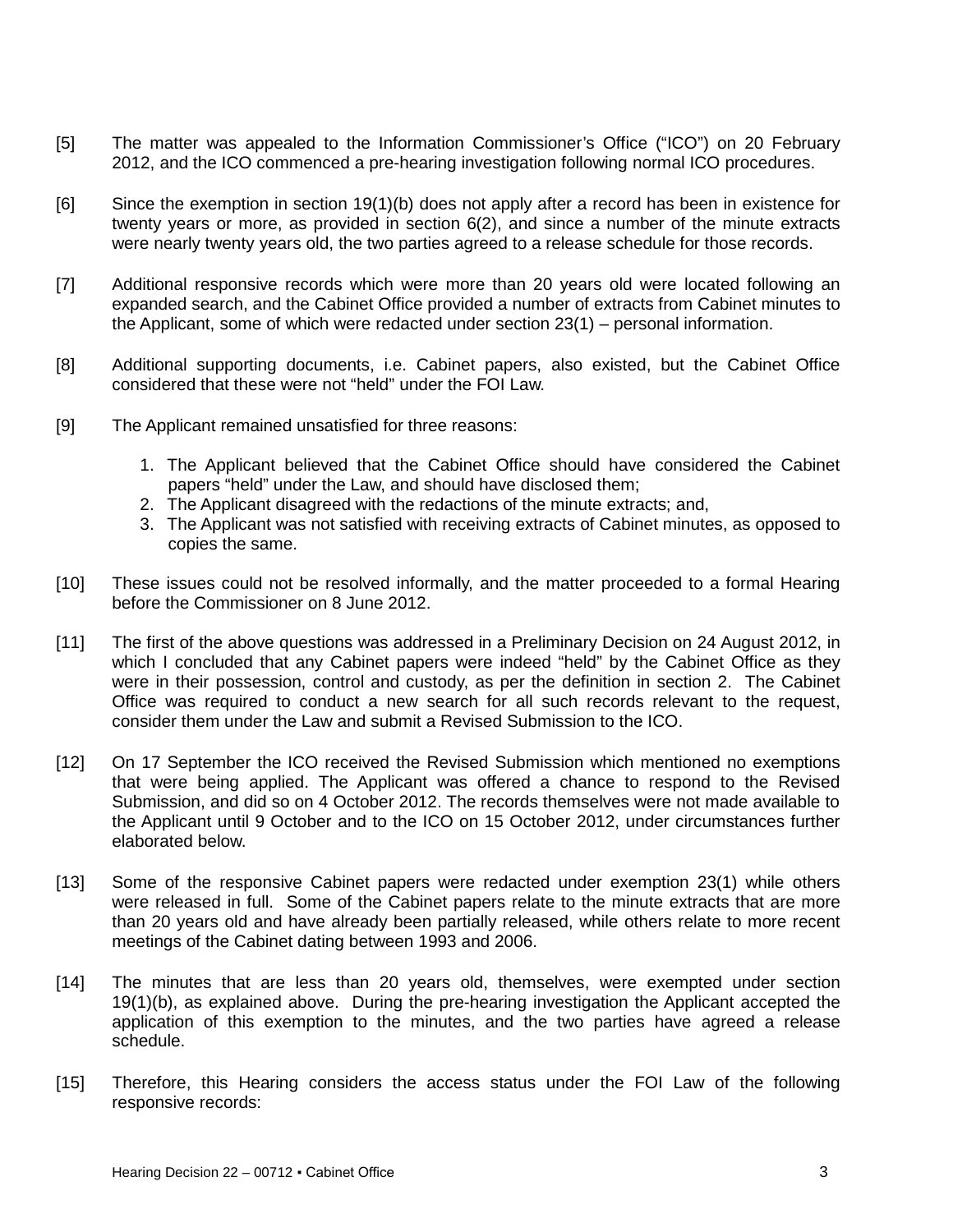- The minute extracts that are more than 20 years old; and,
- The Cabinet papers of any age.

## <span id="page-3-0"></span>**B. BACKGROUND**

- [16] The Cabinet Office is responsible for a number of cross-governmental policy areas, as reflected in its internal structure which includes a number of sections and departments whose work has cross-governmental scope.
- [17] The Cabinet Office also coordinates the weekly meetings of Government ministers and is responsible for the records of Cabinet and Cabinet Working Committees. The Cabinet Secretary attends Cabinet meetings as a non-voting member.
- [18] Before Cabinet became known by its present name it was called "Executive Council" or "EXCO" until 2003. For the purposes of this Decision these two names are taken as interchangeable.

## <span id="page-3-1"></span>**C. PROCEDURAL MATTERS**

#### **Are all the responsive records "held"?**

- [19] On the basis of the information in the extracts of Cabinet minutes which were released to the Applicant by the Cabinet Office (some of which in redacted form), it appeared that a number of additional records supportive of the minute extracts, i.e. Cabinet papers, existed. However, Cabinet Office did not follow the advice of ICO staff about considering these records responsive to the request. This forced a more formal approach in the form of the Preliminary Decision.
- [20] The question whether records were "held" under the FOI Law has been dealt with in the Preliminary Decision of [2](#page-3-2)4 August  $2012<sup>2</sup>$  The Decision confirmed that any records, including Cabinet papers, that are either in the possession, custody or control of the Cabinet Office must be considered in the context of the request made by the Applicant, as defined in section 2.

#### **Adequate searches**

- [21] On two occasions after their initial decision the Cabinet Office had to expand its search for responsive records. In the first instance, ICO staff conducting the pre-hearing investigation advised the Cabinet Office to expand its search and consider materials more than 20 years old, a significant number of which were located and released to the Applicant.
- [22] The second new search followed the Preliminary Decision which required the Cabinet Office to consider all relevant records that were held, including Cabinet papers.
- <span id="page-3-2"></span>[23] Under regulation 6 of the FOI (General) Regulations 2008 an Information Manager (IM) is required to conduct a reasonable search for all records that are the subject of an application under the Law. As the request obviously from the start related to events that took place several

<sup>2</sup> See: ICO *Preliminary Decision 22-00712 Cabinet Office* 24 August 2012. All referenced ICO Decisions are available at: [www.infocomm.ky](http://www.infocomm.ky/)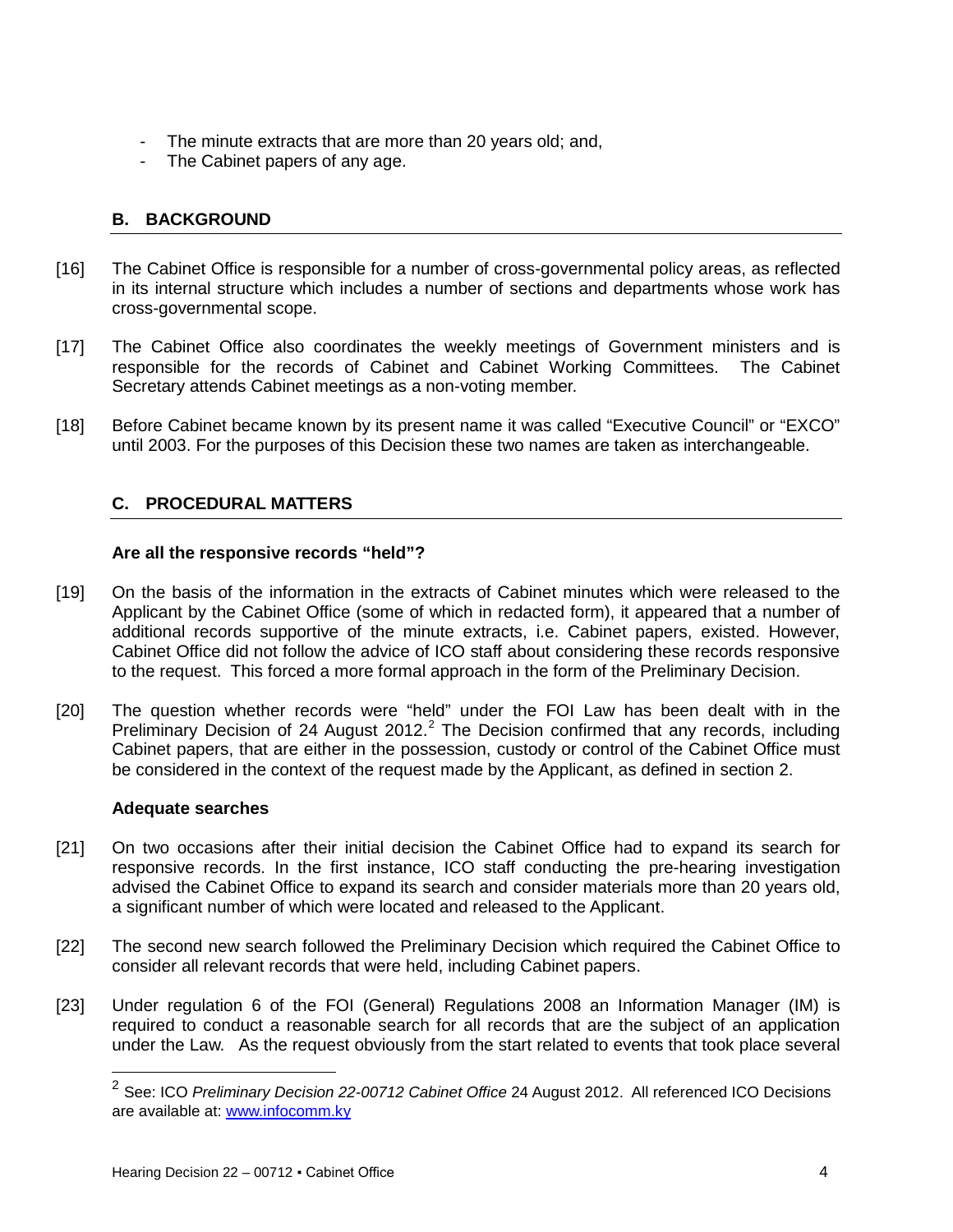decades ago – going back as far as the 1970s - it was not reasonable to stop the initial search at the 20 year mark. As the Cabinet papers were held by the Cabinet Office, it was also not reasonable to exclude them from the responsive records.

#### **Questions raised in relation to the Revised Submission**

- [24] The Revised Submission does not argue any exemptions, and instead raises a number of practical questions relating to the question already dealt with in the Preliminary Decision – when records are "held" and whether Cabinet Office must seek advice from other entities in Government that have submitted Cabinet papers. While the Revised Submission itself did not mention any exemptions, the redacted records were clearly marked with the exemption relied upon in each instance, i.e. exemption 23(1).
- [25] Following the Preliminary Decision, the new responsive records were only provided to the Applicant on 9 October (in redacted form), and to the ICO on 15 October 2012 (in both redacted and unredacted form). This was several days after the Revised Submission itself had been received. This is obviously not an acceptable course of events since it denied the Applicant a fair chance to reply. However, since the Applicant had extensively argued their case in their Submissions, and significant delays had already been encountered, it was decided to proceed with the Hearing as scheduled.
- [26] A Revised Submission is not an appropriate forum to raise the same questions already dealt with in the Preliminary Decision. If the Cabinet Office disagreed with the Preliminary Decision on a point of law, they had the option of seeking a judicial review with the Grand Court as per section 47. Instead, the Revised Submission should have been used to argue any exemption that was being claimed in relation to the responsive records, especially the newly found records.
- [27] On the question of public authorities consulting with others short of formally transferring a request to another public authority as provided in section 8 - it may be appropriate for an IM to seek input from third-party individuals, public authorities or private enterprises who may have a relevant perspective on the determination of the disclosure status of a requested record. However, the time to seek such advice is when the request is first received, not after several months have passed, nor when the matter has proceeded to a formal Hearing before the Information Commissioner. Public authorities should be mindful that time is of the essence in respect of FOI requests, and that any consultations, while potentially helpful, must not delay resolution of a request, let alone a Hearing.
- [28] IMs should be aware that any third party advice is not binding on them. As well, records created by another person or organization that are held by a public authority, particularly when these were used in the decision-making process, must also be considered when searching for responsive records.
- [29] The ICO encourages IMs to coordinate between themselves when a request affects more than one public authority, so that duplication of work can be avoided, all the while keeping in mind that the Applicant has distinct rights under the Law, including in respect of the timelines that must be met in responding.

#### **Extracts or copies?**

[30] The Applicant expressed their dissatisfaction with receiving extracts of minutes, rather than with copies of the same, as asked for.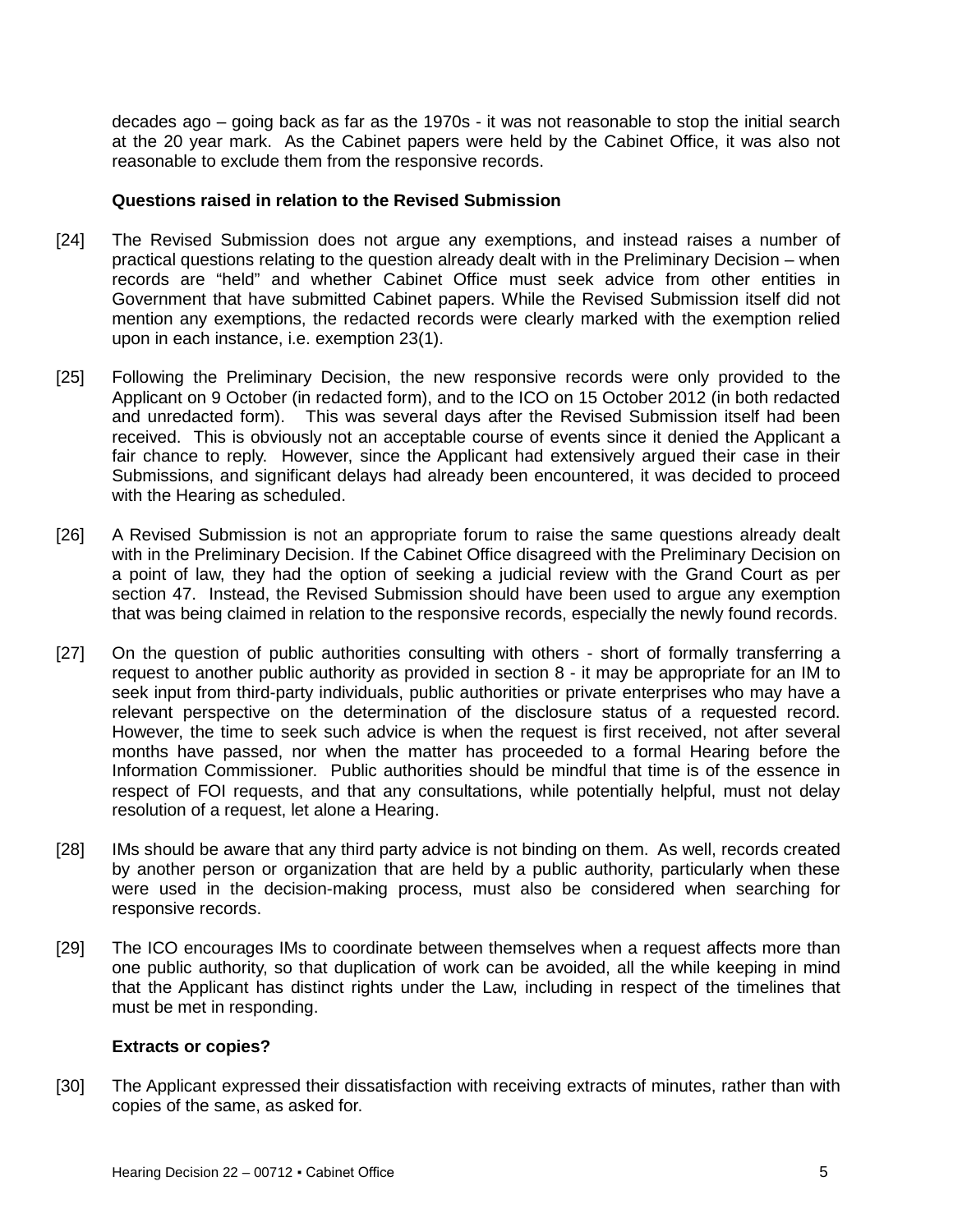[31] Section 10 deals with the form in which responsive records must be provided to an Applicant under the FOI Law. It provides:

> *10. (1) Access to a record may be granted to an applicant in one or more of the following forms-*

*(a) the applicant may be afforded a reasonable opportunity to inspect the record;*

*(b) the authority concerned may furnish the applicant with a copy of the record;*

*(c) in the case of a record from which sounds or visual images are capable of being reproduced, arrangements may be made for the applicant to hear the sounds or view the visual images;*

*(d) in the case of a record by which or in which words are-*

*(i) recorded in a manner in which they are capable of being reproduced in the form of sound and images; or (ii) contained in the form of shorthand writing or in codified form;*

*the applicant may be furnished with a transcript of the data or the words, sounds and images recorded or contained in that record.*

*(2) Subject to subsection (3), where an applicant requests that access be given in a particular form, access shall be given in that form.*

*(3) A public authority may grant access in a form other than that requested by an applicant where the grant of access in the form requested would-*

*(a) be detrimental to the preservation of the record, or be inappropriate, having regard to its physical state;*

*(b) constitute an infringement of intellectual property rights subsisting in any matter contained in the record.*

*(4) Copies of records to which access is granted shall be authenticated by such persons and in such manner as may be determined by the Attorney-General, including by whom and how this will be done.*

- [32] This section allows an applicant to request a responsive record in a particular form. Subsection 10(2) places a strong obligation on a public authority to provide responsive records in the requested form, subject to the exceptions in subsection 10(3), none of which apply in the present case.
- [33] "Form" is not defined in the FOI Law or in the Interpretation Law, and therefore must assume its normal, daily meaning. The Oxford Dictionary defines it as: "the visible shape or configuration of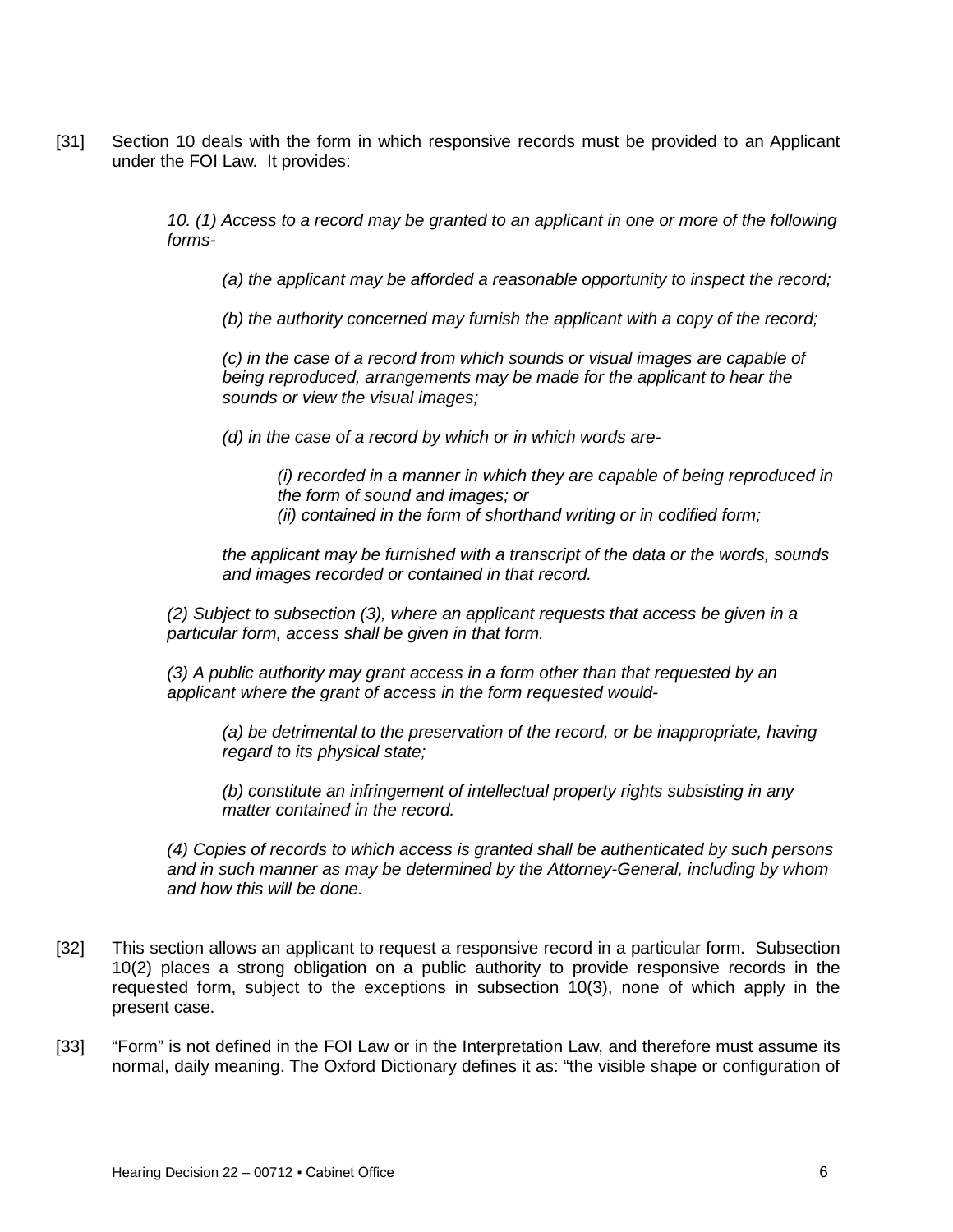something… a particular way in which a thing exists or appears… a type or variety of something.."[3](#page-6-1)

- [34] Section 10(1) helpfully provides examples of what may constitute different types of "form" in the context of a disclosure under the FOI Law, including, but not restricted to: (a) inspection of a record; (b) a copy of a record; (c) hearing a sound recording or viewing a visual record; and (d) a transcript of a sound, image, shorthand or codified record.
- [35] It has been generally accepted that, where a public authority has an established manner of providing its records to applicants, including where such access is provided at a cost to the applicant, such means of access (and fee) may continue to apply, and there is no reason why the access mechanism provided under the FOI Law should replace such routine access procedures. However, where access is denied, in whole or in part, the public authority must apply the provisions of the FOI Law and explain the reasons for withholding or partially withholding records, and meet the other requirements of the FOI Law as well.
- [36] The provision of minute extracts is an established, routine procedure used by the Cabinet Office in order to provide access to minutes of Executive Council and/or Cabinet. In general, therefore, I do not consider that the provision of minute extracts is more or less desirable than the disclosure of a copy of the full minutes with irrelevant matter deleted, which is how most public authorities would respond to a request for minutes relating to a particular topic. This is of course different from a request for the full minutes of a particular meeting without specification of the topic of interest.
- [37] For the purposes of section 10(2), an extract constitutes a copy of the relevant part of the record. As the Commissioner has in previous Decisions already stated that it is wasteful to consider irrelevant records or parts of records, and has allowed withholding such records or parts thereof, specifically also in the case of minutes,<sup>[4](#page-6-2)</sup> I am satisfied that the provision of minute extracts, rather than redacted copies of the minutes themselves, is not in any way contrary to the Applicant's general right to access under the FOI Law, and I see no reason to impose upon Cabinet Office the added administrative burden of providing the Applicant with such copies instead of extracts which are readily available.
- [38] In relation to the present Hearing, having checked the extracts against the full minutes, I am satisfied that the Cabinet Office has in each instance correctly copied the full minute item into the extract. In other words, the information contained in each extract is identical to the information the Applicant would have received if he/she had been provided with a copy of the corresponding minute from which irrelevant items had been removed.

## <span id="page-6-0"></span>**D. ISSUES UNDER REVIEW IN THIS HEARING**

[39] The Cabinet Office has applied the exemption in section 23(1) to redact a number of responsive minute extracts and Cabinet papers. This Hearing must decide whether this exemption was correctly applied.

<span id="page-6-1"></span><sup>3</sup> Oxford Dictionaries Online available at:<http://oxforddictionaries.com/definition/english/form?q=form>

<span id="page-6-2"></span><sup>4</sup> See: ICO *Hearing Decision 25-00812 Port Authority of the Cayman Islands* 25 October 2012 paras 46 and 48-49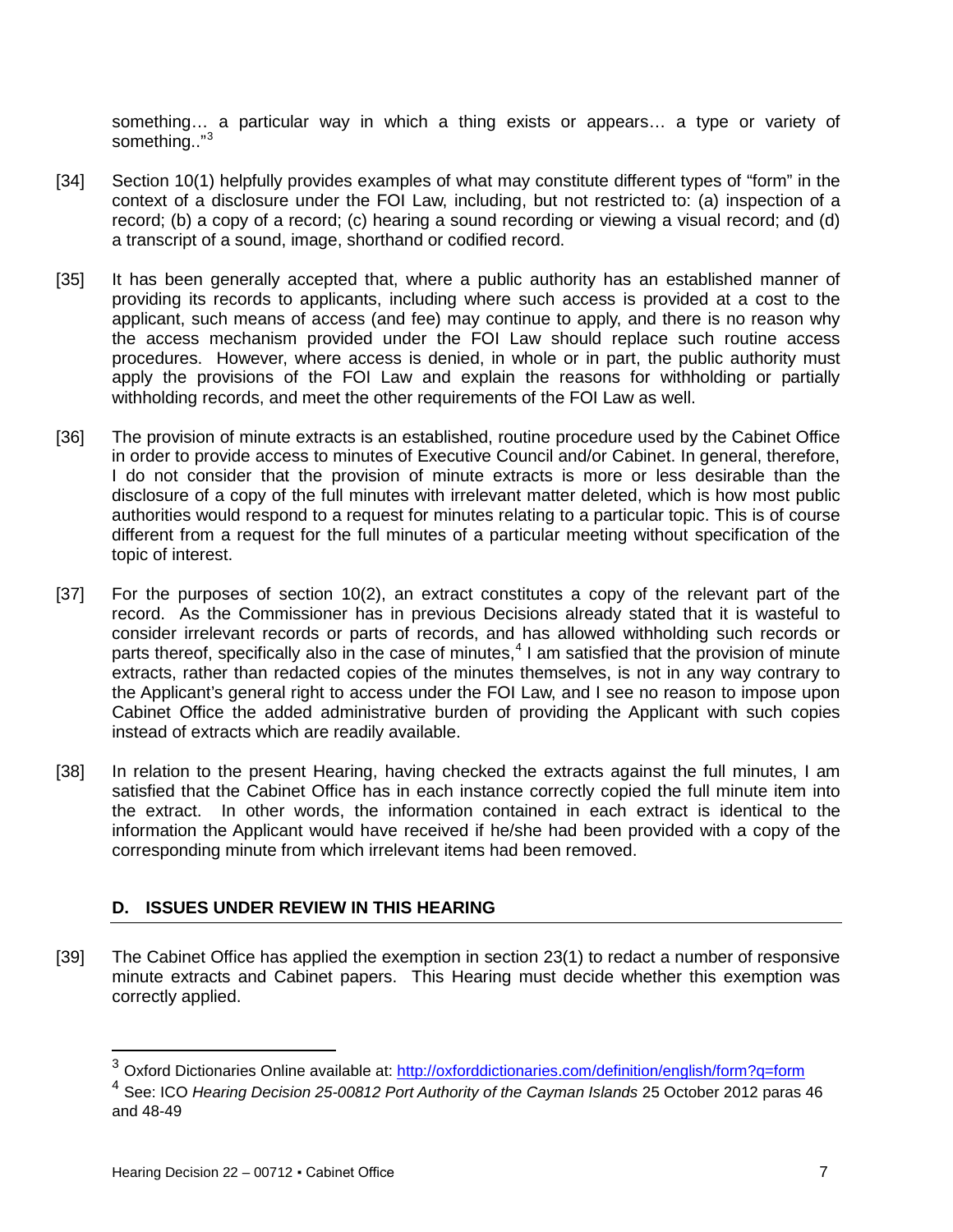- [40] In accordance with section 26(1), this exemption is subject to a public interest test, which is further discussed below.
- [41] The minute extracts and most of the Cabinet papers under consideration in this Decision date between February 1981 and September 1991. While most exemptions under the FOI Law do not apply for longer than 20 years by virtue of section 6(2), the exemption in section 23 is not time-limited by virtue of subsection 23(3). The Cabinet Office is therefore at liberty to claim this exemption for all the responsive records.

## <span id="page-7-1"></span><span id="page-7-0"></span>**E. CONSIDERATION OF ISSUES UNDER REVIEW**

[42] Section 23(1) states:

*23. (1) Subject to the provisions of this section, a public authority shall not grant access to a record if it would involve the unreasonable disclosure of personal information of any person, whether living or dead.*

[43] Personal information" is further defined in regulation 2 of the FOI (General) Regulations:

*"personal information" means information or an opinion (including information forming part of a database), whether true or not, and whether recorded in a material form or not, about an individual whose identity is apparent, or can reasonably be ascertained, from the information or opinion, including but not limited to-*

*(a) the individual's name, home address or home telephone number;*

*(b) the individual's race, national or ethnic origin, colour or religious or political beliefs or associations;*

*(c) the individual's age, sex, marital status, family status or sexual orientation;*

*(d) an identifying number, symbol or other particular assigned to the individual;*

*(e) the individual's fingerprints, other biometric information, blood type, genetic information or inheritable characteristics;*

*(f) information about the individual's health and health care history, including information about a physical or mental disability;*

*(g) information about the individual's educational, financial, employment or criminal history, including criminal records where a pardon has been given;*

*(h) anyone else's opinions about the individual; or*

*(i) the individual's personal views or opinions, except if they are about someone else;*

*but does not include-*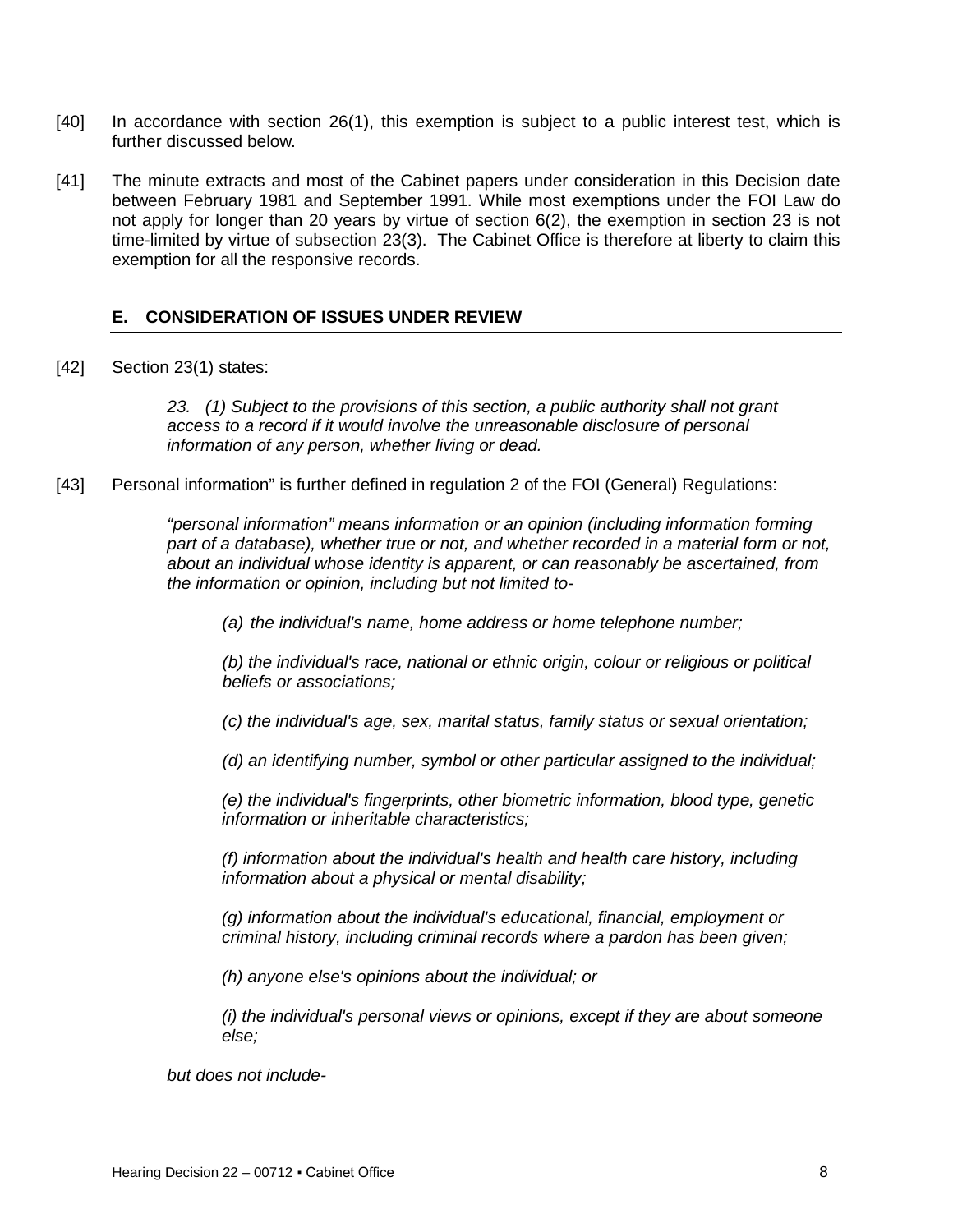*(i) where the individual occupies or has occupied a position in a public authority, the name of the individual or information relating to the position or its functions or the terms upon and subject to which the individual occupies or occupied that position or anything written or recorded in any form by the individual in the course of and for the purpose of the performance of those functions;*

*(ii) where the individual is or was providing a service for a public authority under a contract for services, the name of the individual or information relating to the service or the terms of the contract or anything written or recorded in any form by the individual in the course of and for the purposes of the provision of the service; or*

*(iii) the views or opinions of the individual in relation to a public authority, the staff of a public authority or the business or the performance of the functions of a public authority;*

[44] Section 26(1) subjects the application of a number of exemptions, including the exemption in section 23(1) to a public interest test:

> *26. (1) Notwithstanding that a matter falls within sections 18, 19 (1) (a), 20 (b), (c) and (d), 21, 22, 23 and 24, access shall be granted if such access would nevertheless be in the public interest.*

[45] "Public interest" is further defined in regulation 2, as:

*"public interest" means but is not limited to things that may or tend to-*

*(a) promote greater public understanding of the processes or decisions of public authorities;*

*(b) provide reasons for decisions taken by Government;*

*(c) promote the accountability of and within Government;*

*(d) promote accountability for public expenditure or the more effective use of public funds;*

*(e) facilitate public participation in decision making by the Government;*

*(f) improve the quality of services provided by Government and the responsiveness of Government to the needs of the public or of any section of the public;*

*(h)* [sic] *deter or reveal wrongdoing or maladministration;*

*(i) reveal information relating to the health and safety of the public, or the quality of the environment or heritage sites, or measures to protect any of those matters; or*

*(j) reveal untrue, incomplete or misleading information or acts of a public authority.*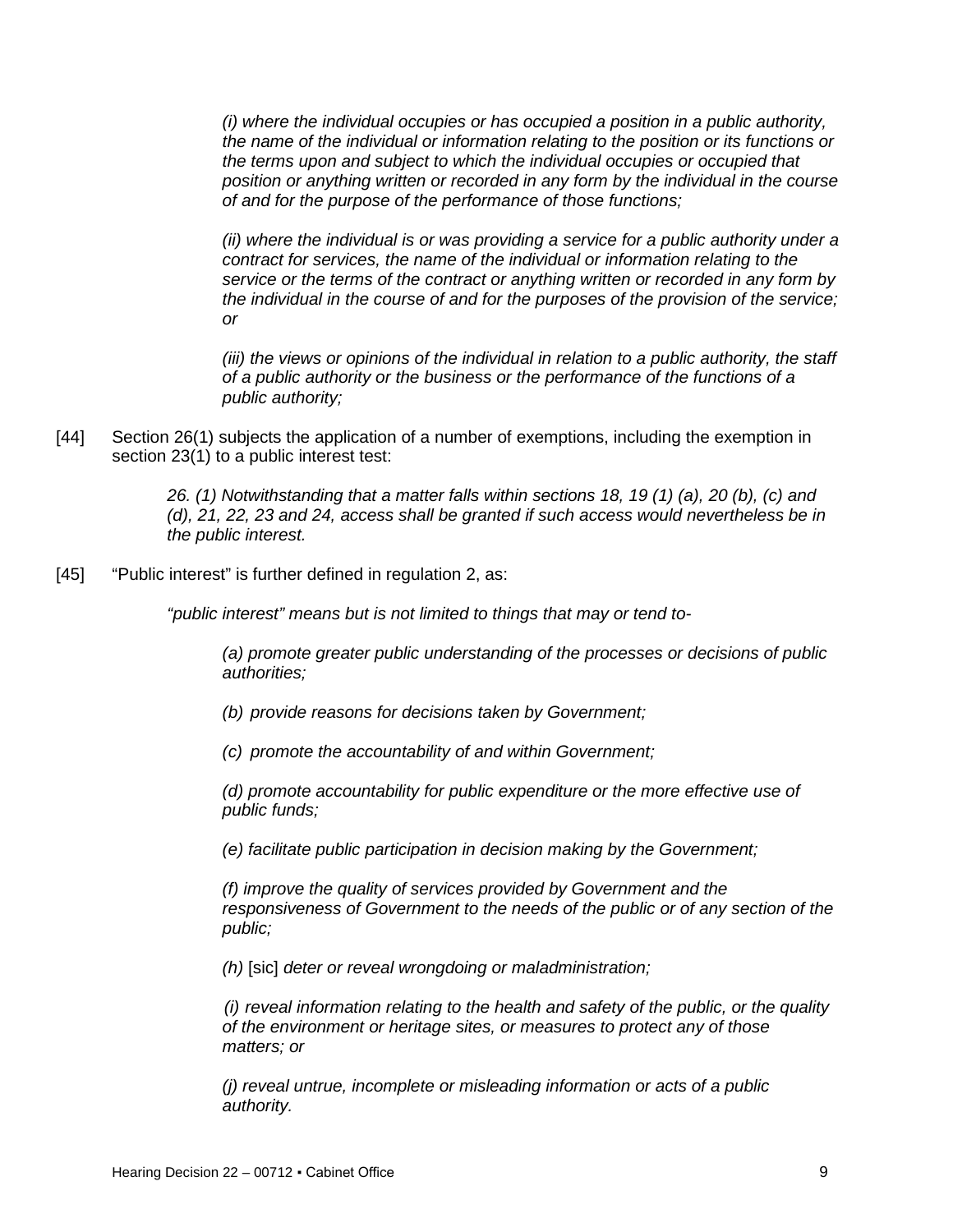## **The position of the Cabinet Office**

- [46] The Cabinet Office's Revised Submission of 17 September 2012 does not give any supporting reasoning for the redactions, stating only that, as the records are "over twenty years old… the exemptions under section 19(a) and (b) would no longer apply to them." These exemptions had in fact already been dropped in the early days of the appeal.
- [47] In its initial Submission the Cabinet Office explained that it is the "names of private individuals and one individual who held office as a Member of the Legislative Assembly" which were redacted from the records. The MLA's name was redacted because they were not acting in their official capacity, but "in the capacity of their private practice". The Cabinet Office states that therefore the provision in subsection (i), restricting the definition of "personal information" in relation to public officers, does not apply. I take it that these observations apply to both the minute extracts and the Cabinet papers.
- [48] The Cabinet Office does not address the question whether disclosure of the personal information would be unreasonable.
- [49] In its initial Submission the Cabinet Office has very briefly considered the public interest, and agrees that, in the event that disclosure of the names, in particular the name of the MLA, "were to bring to light any improprieties [as suggested by the Applicant] the release of the names would be in the interest of the public." However, the Cabinet Office rejects this notion in respect of the responsive records in this case, saying, "as the minutes revealed no improprieties the decision to redact under section 23… was made."

## **The position of the Applicant**

- [50] While it is helpful for any applicant to put forward arguments to support their position, it is important to note that, as per section 43(2) of the FOI Law, in any appeal under section 42, the burden of proof shall be on the public authority to show that it acted in accordance with its obligations under this Law.
- [51] The Applicant wrote a lengthy initial Submission and provided a number of attached documents, including a chronology of events surrounding the matters documented in the records, and the response to the same FOI request received from the Planning Department. The Applicant was also granted the opportunity to respond to the Cabinet Office's Revised Submission – as noted above, without the benefit of having seen the new responsive records which were not released until some days later - and did so extensively, mainly by responding to the questions raised about the meaning and consequences of "holding" records under the Law.
- [52] The Applicant does not dispute that the redacted names are "personal information" under section 23(1) of the Law. However, in considering whether disclosure would be unreasonable, they point out what they believe are inconsistencies in the approach of the Cabinet Office which has redacted some personal names, while releasing others, without apparent logic. As examples, the Applicant cites the names "Rich and Connolly" and "Joseph Tomkins of [law firm] Sidley and Austin", which are mentioned several times throughout the minutes.
- [53] The Applicant also raises public interest factors which, in their opinion, cause the balance of the public interest test to rest firmly on the side of disclosure. The Applicant finds the following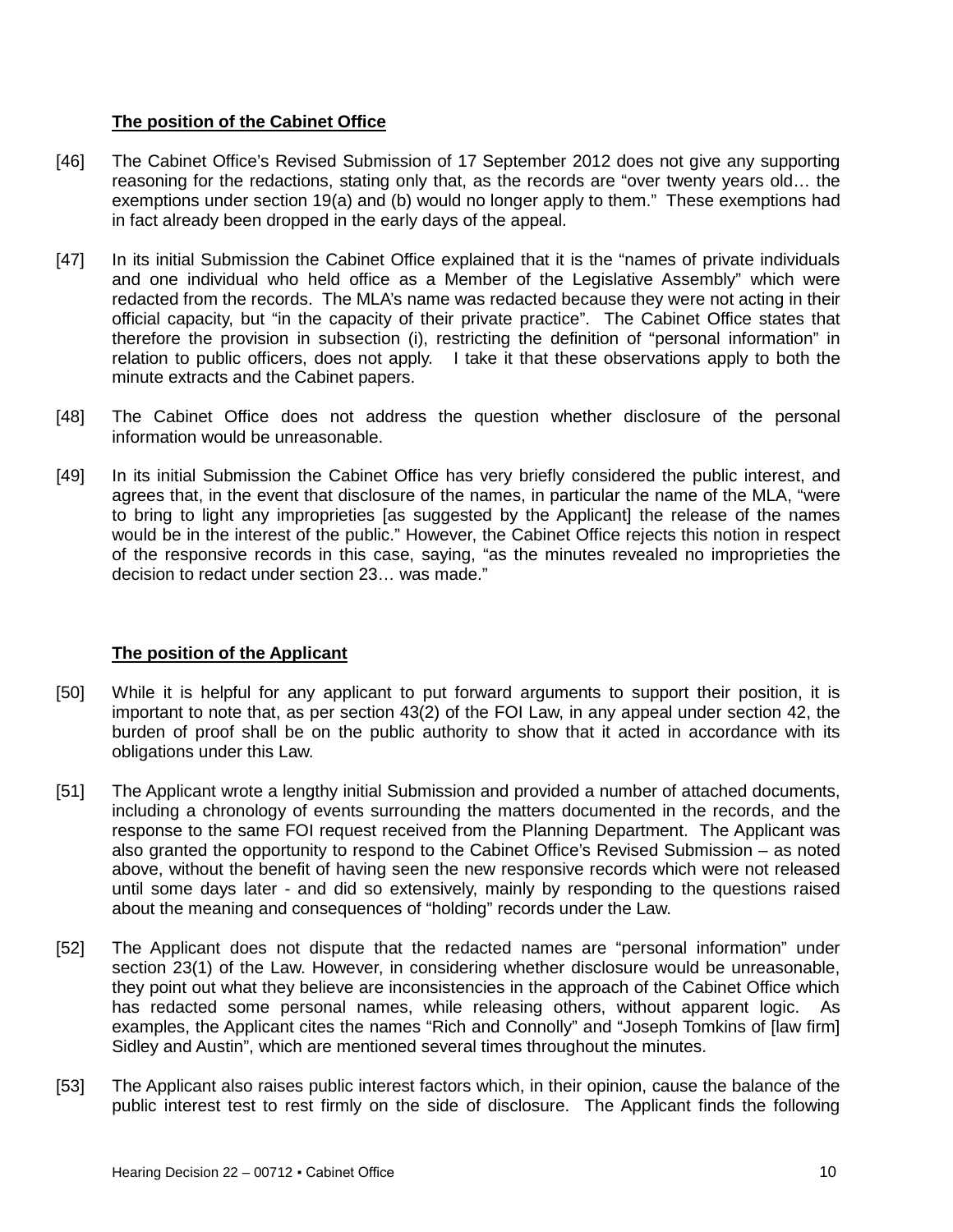factors from the definition in regulation 2 of the *Freedom of Information (General) Regulations 2008*, particularly relevant:

- (a) promote greater public understanding of the processes or decisions of public authorities;
- (b) provide reasons for decisions taken by Government;
- (c) promote the accountability of and within Government;
- (d) promote accountability for public expenditure or the more effective use of public funds;
- (h) deter or reveal wrongdoing or maladministration;
- (i) reveal information relating to the health and safety of the public, or the quality of the environment or heritage sites, or measures to protect any of those matters;
- (j) reveal untrue, incomplete or misleading information or acts of a public authority.
- [54] In addition, the Applicant raises the following specific public interest factors in favour of disclosure:
	- There is great public interest in understanding "how government appropriated this property from private owners."
	- The land which is the subject of the request, and which was at one time owned by Cayman Islands Estates Ltd., is part of the agreement recently reached between the Cayman Islands Government and the Dart Group. Therefore, given the importance of the "deal with Dart" the public has an interest in Cabinet's initial involvement with, and acquisition of this land;
	- It is unclear how the rezoning from Low Density Residential/Mangrove Buffer Zone to Public Open Space/Mangrove Buffer Zone was accomplished. It is in the public interest to know all the factors Cabinet took into consideration in the rezoning process "to retain the economically important natural environment in the Mangrove Buffer Zone of the subject lands when other parts of the lands were rezoned from Low Density Residential to Public Open Space some years ago." One of the documents the Applicant has attached to their Submission is a response from Planning Department which states that the date of the rezoning is unknown, but that it must have taken place between 1977 and 2003.
	- Rezoning of land has a wider impact on the general public, including "social, financial, cultural, environmental, transportation, conduct of business, neighborhood community life, tourism, quality of life" and other impacts. It is therefore in the public interest to "see all matters in the decision making process [relating to] the rezoning of lands.
	- It is in the public interest to know whether Cabinet took into consideration the "further degradation of our economically important natural environment when a Mangrove Buffer Zone is removed."
- [55] The Applicant also raises the following point in their initial Submission, which was subsequently in large part addressed by the new search and the inclusion of the related Cabinet papers in the Hearing:
	- The Applicant rejects the Cabinet Office's claim that there were no "improprieties". While the minutes may not reveal any improprieties, Cabinet Office has been very selective in what it has disclosed, and the Applicant believes that the history of this land appropriation cannot be gauged until all documents, including the supporting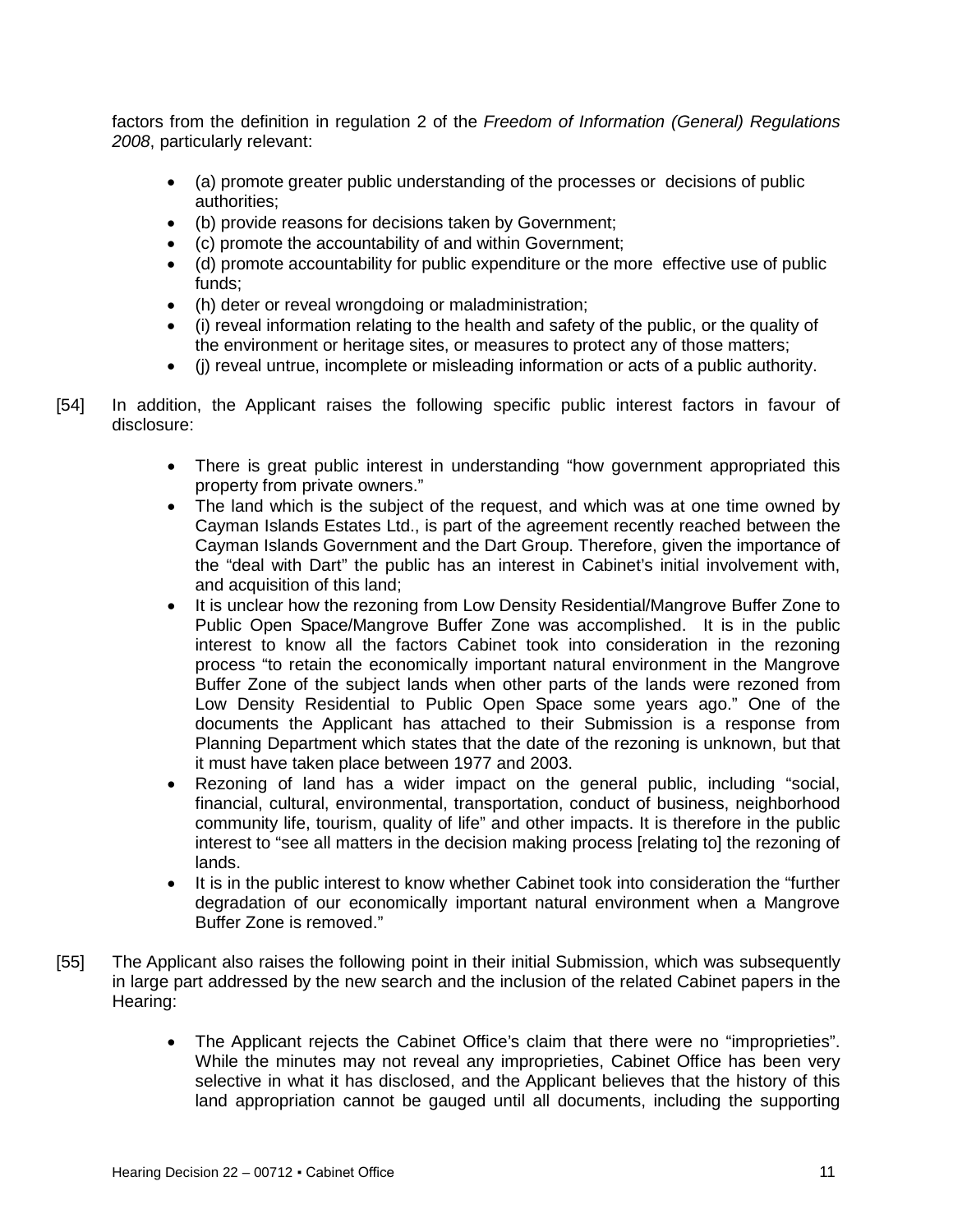"Cabinet papers" are considered and disclosed, e.g. the "full review", "full chronology" and "valuation" as mentioned in the disclosed minutes.

## **Discussion**

- [[5](#page-11-0)6] As the Information Commissioner has found in previous Hearing Decisions,<sup>5</sup> in considering whether a record is exempt under section 23(1), the following three questions have to be answered:
	- 1. Is the redacted information personal information?
	- 2. If so, would it be unreasonable to disclose the personal information?
	- 3. If so, would disclosure nonetheless be in the public interest?

## **1. Is the redacted information "personal information"?**

- [57] I agree with the Cabinet Office that all the redacted names in both the minute extracts and the Cabinet papers are personal information. This includes the parties involved in the sale, purchase and development of a parcel of land and the ensuing administrative and legal steps taken in respect of the land and the company named in the application. Also included is the name of the MLA, who I accept was not acting in an official capacity as MLA in addressing the Cabinet in this matter.
- [58] Also redacted are the names of the plaintiffs in a court case quoted (p.1 171/81), the name of a land valuer (pp.2 and 4 480/81), and the names of four individuals whose rights had been protected by the registration of a caution, and three individuals who had purchased lots (p.3 480/81). These, too, constitute personal information under the Law.
- [59] A number of public officials acting in an official capacity are named without redaction. These include "C.D. Powell of the Prime Minister's Office" (64/90) and "Prime Minister Margaret Thatcher" (61/90), who I assume were mentioned in an official capacity.
- [60] While I do not consider the names "Rich and Connolly" and "Sidley and Austin" to be personal names, since they refer to the law firms by that name and not to the individual attorney-owners, I do believe that certain other names which were disclosed by the Cabinet Office were personal names of private individuals (see documents (88/86, 146/88, 92/11, 93/91, 99/91, 113/91, 114/91 and 141/97).
- [61] I agree with the Applicant that there is an inconsistency in disclosing some personal names, while rigorously withholding others with similar characteristics. Such inconsistencies are not sufficiently explained by the Cabinet Office. However, this does not mean that the redacted names are not personal information and must be disclosed.
- [62] **I agree with the Cabinet Office that the redacted information is personal information as defined in the FOI (General) Regulations.**

<span id="page-11-0"></span><sup>5</sup> ICO *Hearing Decision 8-01610 Health Regulatory Services Department* 4 March 2011 pp.8-12; ICO *Hearing Decision 13-00511 Ministry of Finance, Tourism and Development* 29 July 2011 paras 84-101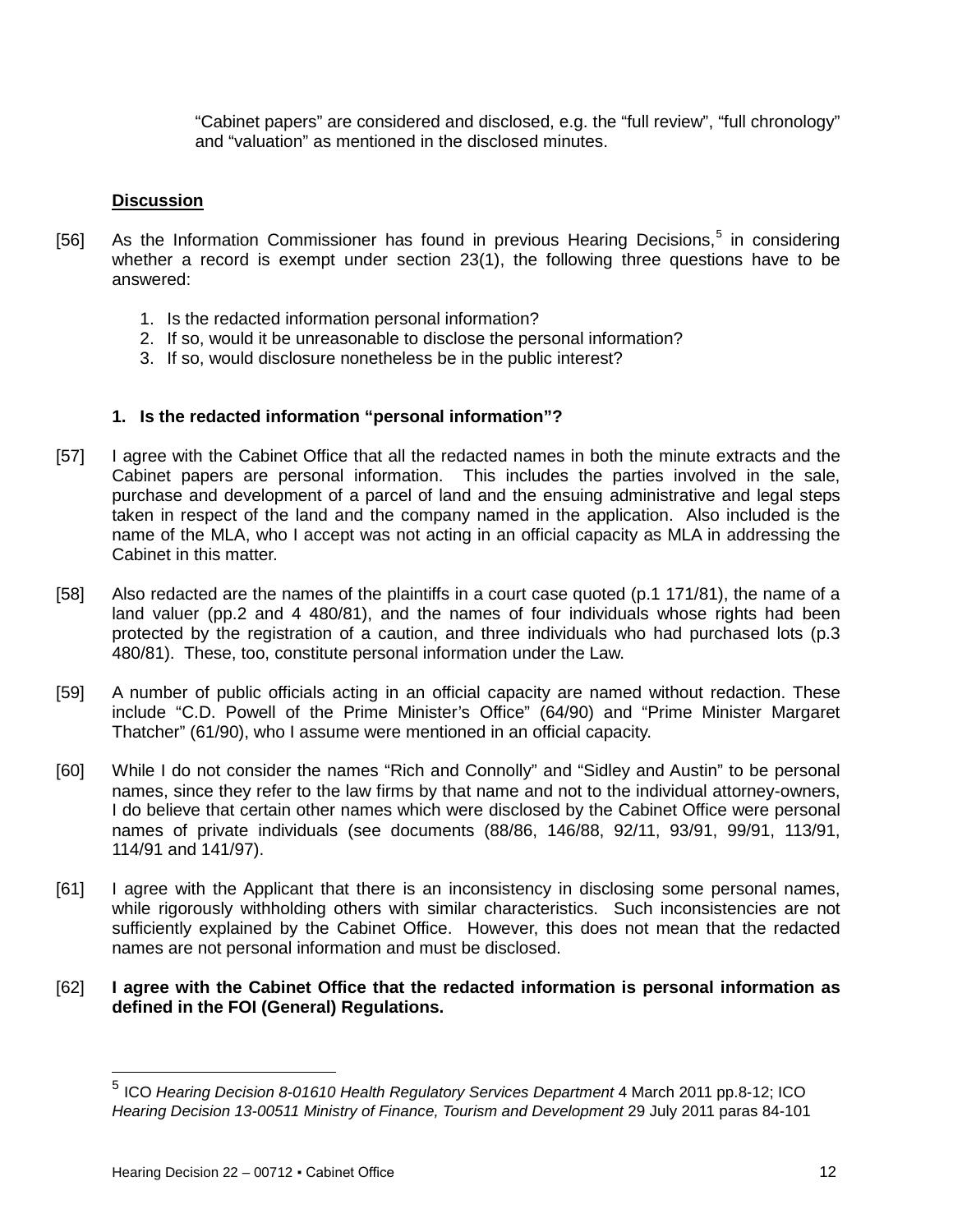## **2. If so, would it be unreasonable to disclose the "personal information"?**

- [63] As explained in previous Decisions, public authorities should not assume that the FOI Law protects all personal information from disclosure. Only personal information which it would not be unreasonable to disclose, is protected.
- [64] As the Information Commissioner has previously established, in determining what is unreasonable, it is important to consider all of the circumstances relevant to the request and the records, including:
	- (a) Is the information sensitive?
	- (b) Would disclosure prejudice the privacy of the individual?
	- (c) Has the information "expired"?
	- (d) Is the information required for the fair determination of someone's rights?
	- (e) Does the social context render disclosure reasonable?
	- (f) Is there any suggestion of procedural irregularities?
- [65] The Cabinet Office has not addressed this question in its Submissions.

#### **(a) Is the information sensitive?**

- [66] The subject discussed in these records concerns the sale and purchase of land, and the ensuing administrative and legal steps taken in respect of the land and the company named in the application. Judging from the Applicant's Submission and attachments, this matter is already known in great detail to the Applicant, including the names of each of the main participants.
- [67] In the Cabinet papers, the names of the plaintiffs in a court case quoted (p.1 171/81), and the name of a land valuer (pp.2 and 4 480/81) are not sensitive, as these types of information are routinely disclosed.
- [68] It can be assumed that the names of four individuals whose rights had been protected by the registration of a caution, and three individuals who had purchased lots (p.3 480/81), are not known to the Applicant. However, this information is more than 20 years old, and is not sensitive since such names are also routinely available to the general public from the Land Registry.
- [69] The two redacted Cabinet papers, dating from 1993 and 2006, only contain the names and characteristics of individuals already known to the Applicant, e.g. the fact that a person owned the land.
- [70] Given these considerations, the fact that some of the named individuals are no longer living, and that the vast majority of the records is well over 20 years old and/or already publicly available, I do not believe any of the redacted information is sensitive.

## **(b) Would disclosure prejudice the privacy of the individual?**

[71] Given that the involvement of each of the main participants in this matter is already known to the Applicant in some detail, I do not believe that disclosure would prejudice the privacy of those individuals in a significant way.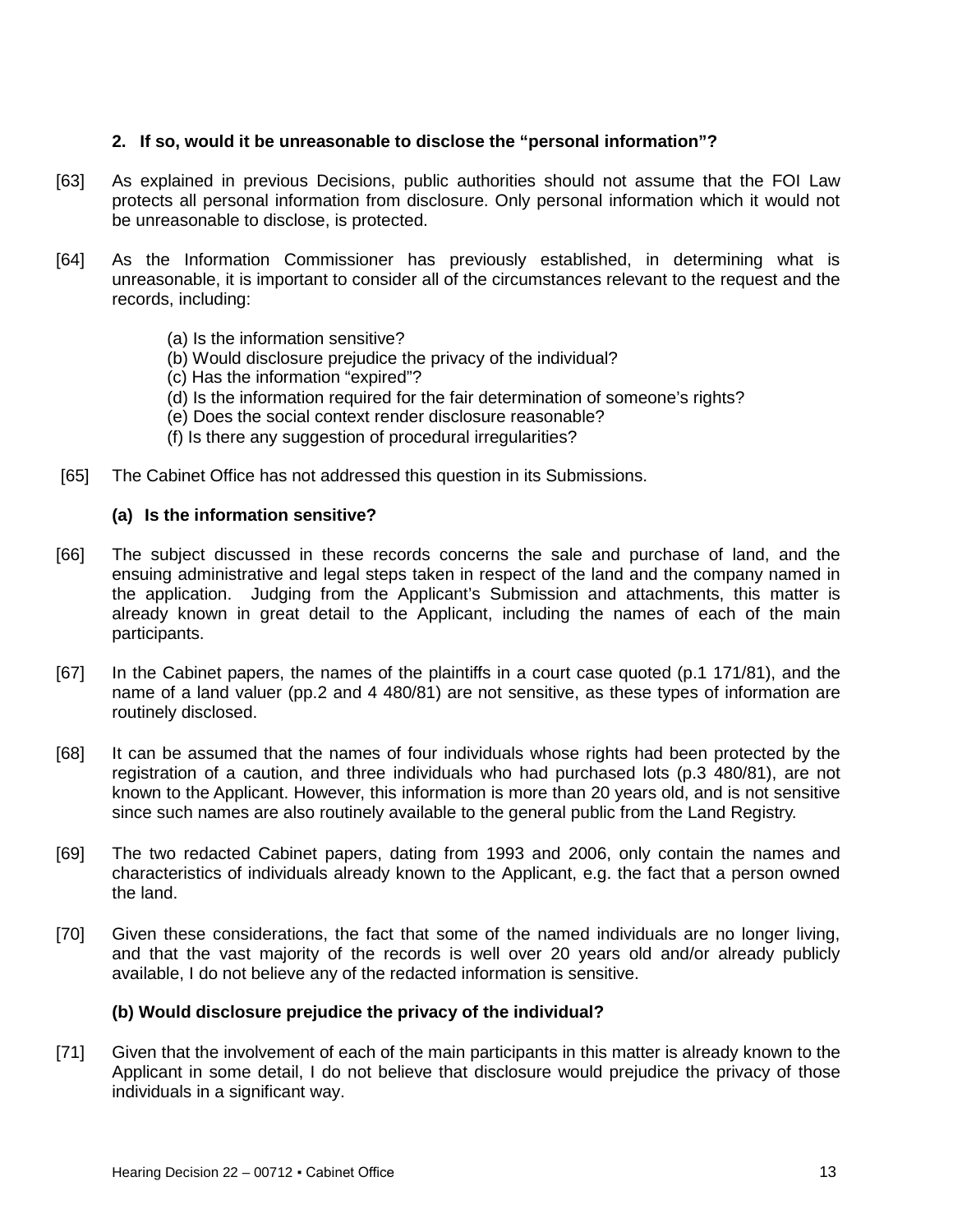[72] Given that the information relating to the other individuals is over twenty years old, and/or is already public available, I also do not believe that disclosure would prejudice their privacy.

## **(c) Has the information "expired"?**

- [73] Most of the records, except for six Cabinet papers (four of which were disclosed in full) are over 20 years old. While the exemption in section 23(1) itself does not expire, the reasonableness of disclosure will be affected by the age of the records.
- [74] Since the majority of the records is between 21 and 31 years old (dating from 1981-1991) it may be more reasonable to disclose these than the two more recent records which date from 1993 and 2006.

## **(d) Is the information required for the fair determination of someone's rights?**

[75] The subject matter of this request is the appropriation of privately owned land by Government. Although some years have passed since the documented actions took place, it is precisely the appropriateness of the Cabinet's decisions in this matter which the Applicant is seeking to verify, as the descendant of an interested party. As such, the fullest possible understanding of the responsive records may indeed be necessary to determine the Applicant's rights.

## **(e) Does the social context render disclosure reasonable?**

[76] The Applicant raises wider environmental and community questions surrounding the rezoning of the land in question and the current public debate in relation to the same land. I agree that this is an important social context that may increase the argument in favour of disclosure.

## **(f) Is there any suggestion of procedural irregularities?**

- [77] The Applicant questions whether both Cabinet and certain individuals involved in this matter acted properly. While I can make no pronouncements regarding the motivations of any individuals or members of Cabinet in this matter whatsoever, the appropriation of valuable land by Government is an unusual and consequential issue for which Cabinet should be fully accountable. In my view only the disclosure of the records in full will answer the legitimate questions raised by the Applicant.
- [78] **Given these circumstances and considerations, I do not find that it would be unreasonable to disclose the names of the individuals which have been redacted.**
- [79] **Consequently, I do not find that the exemption in section 23(1) applies to the responsive records.**

## **3. If so, would disclosure nonetheless be in the public interest?**

[80] Since I have found that the exemption does not apply to the redacted information, there is no further need under section 26(1) to ask whether the public interest in disclosure outweighs the public interest in maintaining the exemption. However, for the avoidance of doubt I will briefly discuss the public interest.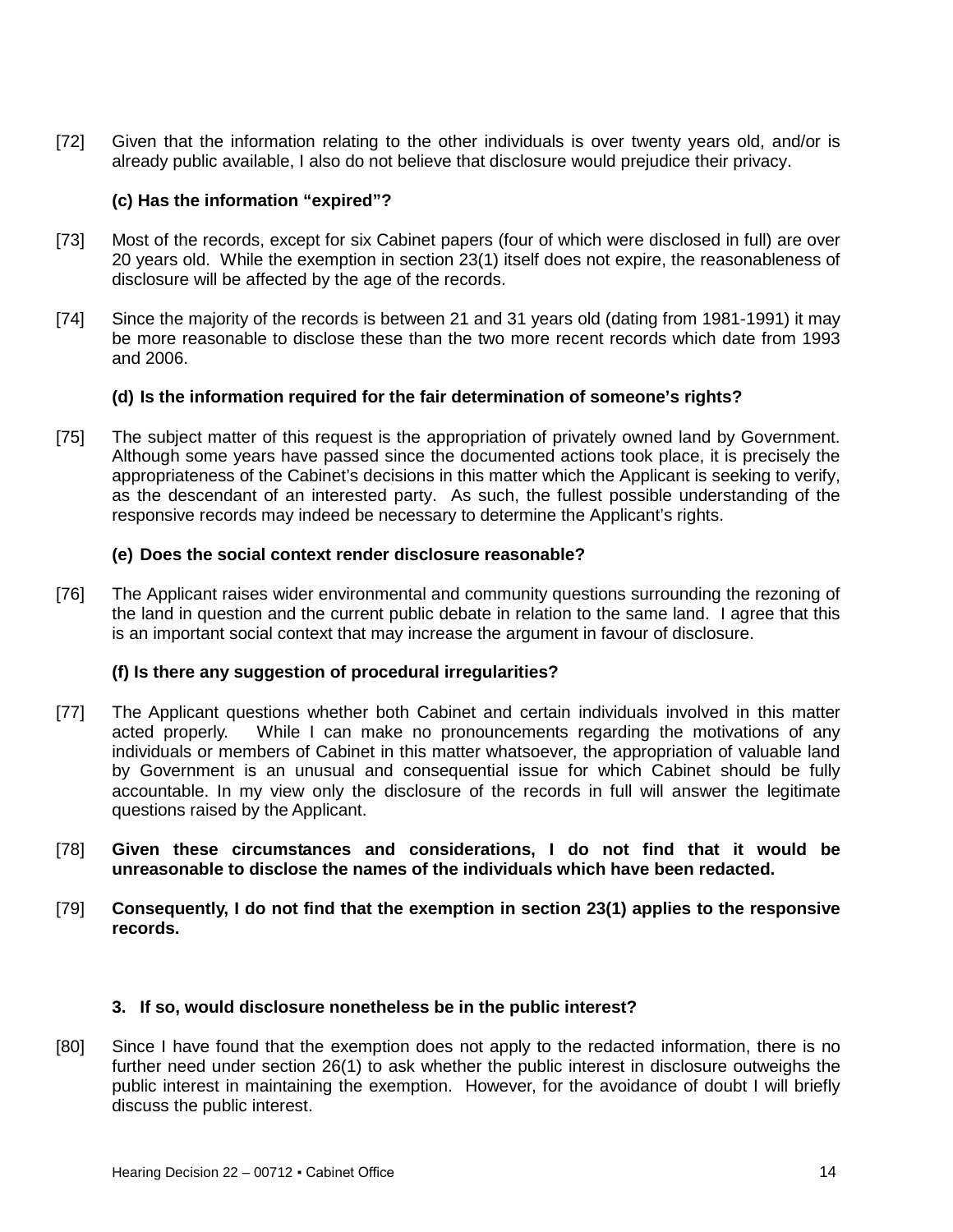- [81] The Cabinet Office recognizes that disclosure may in certain cases bring improprieties to light, but rejects that this is applicable in this case, since "the minutes revealed no improprieties". The Cabinet Office has not provided any further details why it would or would not be in the public interest to disclose the particular names that have been redacted.
- [82] As listed in full above, the Applicant indicates a number of strong factors in favour of disclosure. These include both general factors listed in the "definition" provided in the Regulations, as well as specific factors relating to the particular subject of the appeal.
- [83] The appropriation of property by Government is a rare and serious matter. Although I have no reason whatsoever to suspect that any wrongdoing was involved in the particular case under consideration here, Cabinet must be accountable for its actions and decisions, particularly where these may have a significant impact on an individual's rights and property, as is the case in this instance.
- [84] The potential impact of a decision to rezone a particular area of land on the natural environment is an equally weighty consideration, and Cabinet should be pleased to demonstrate its careful consideration of such matters as much as possible.
- [85] On the other side of the balance is the strong public interest in the protection of personal information, as embodied in the exemption itself, which is the only exemption in the FOI Law whose application is explicitly unlimited in time. However, this is diminished by the age of the vast majority of the records, by the fact that the involvement of the named individuals is by and large already known to the Applicant, and by my findings above that the personal information involved is not sensitive, and that its disclosure would not significantly prejudice the privacy of the individuals concerned.
- [86] **Having balanced the public interest factors for and against disclosure, I find that it is in the public interest to disclose the records.**

## **F. FINDINGS AND DECISION**

Under section 43(1) of the *Freedom of Information Law, 2007*, I make the following finding and decision:

## **Finding**

I find that the minute extracts and papers of the Cabinet relating to Cayman Islands Estates Ltd. and the blocks and parcels of land in question are not exempt under section 23(1) of the *Freedom of Information Law 2007.*

## **Decision**

Under section 43(3)(a) of the Freedom of Information Law, 2007 I overturn the decision of the Cabinet Office to withhold the responsive records in this Hearing and require the Cabinet Office to disclose the records.